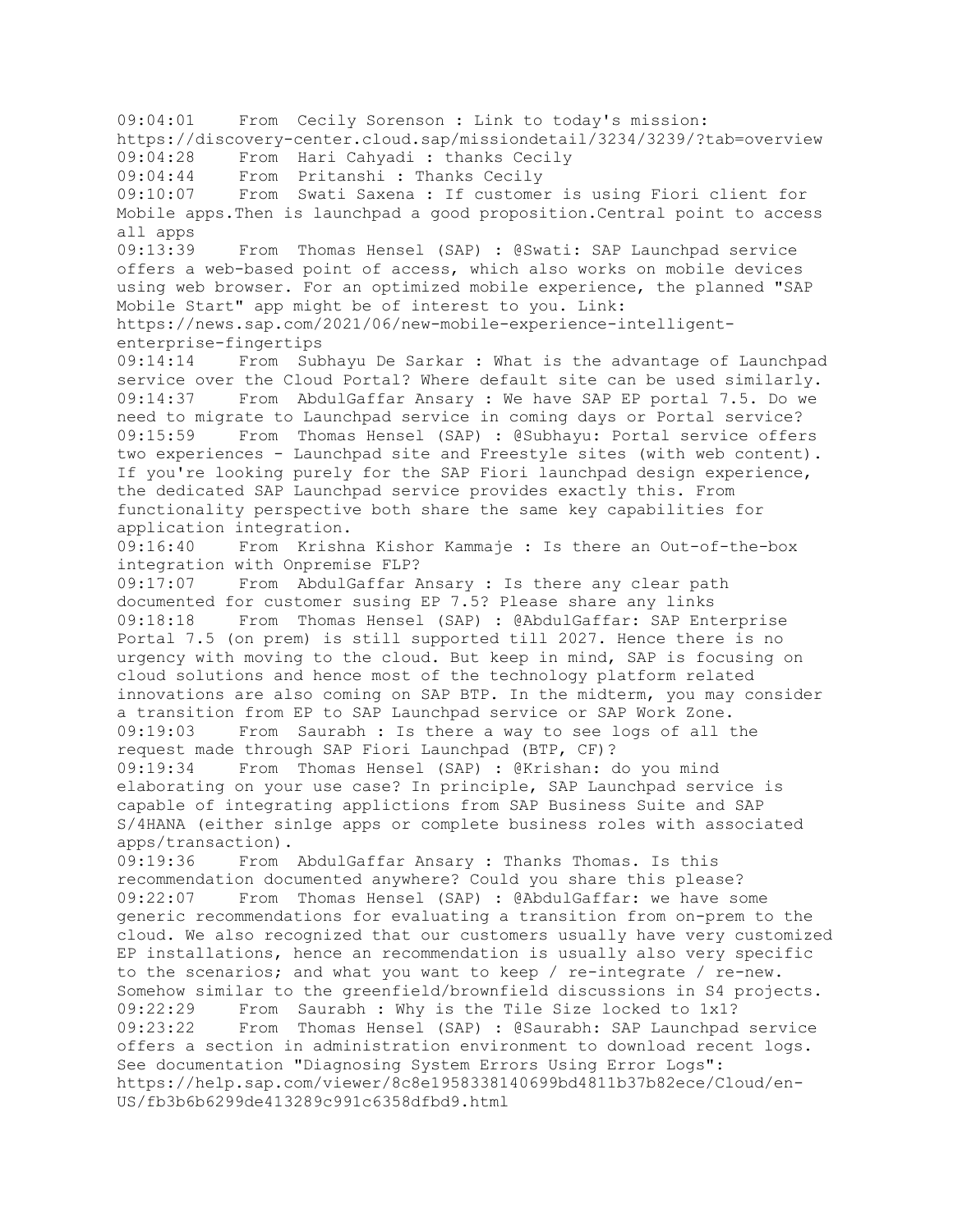09:24:36 From Subhayu De Sarkar : Thanks @Thomas Hensel. Is this service is recommended for accessing apps from Mobile Devices as well? Is it an alternative for the earlier Fiori Mobile Client app or there is a planned roadmap for Client? 09:25:11 From Thomas Hensel (SAP) : @Saurabh: regarding the tile size, we started to enable different visualizations such as flat tiles / links (which works already for content coming from S4 via content federation). We still have to do some homework to enable more flexibility on the homepage layout/tile visualizations. 09:25:23 From Raghu : hi will this recording be shared ? 09:25:58 From Cecily Sorenson : Hi Raghu - yes, you can find all SAP Garage recordings here on our website: https://webinars.sap.com/2021-12- 31-sap-btp-customer-value-network-global/en/garage1 09:26:02 From Saurabh : Thanks @ThomasHensel 09:29:05 From Saurabh : How to map custom roles created on launchpad service with custom IDP group to manage user access to launchpad? 09:29:43 From Thomas Hensel (SAP) : @Subhayu: regarding the "SAP Fiori Client" you may find the following note and related recommendations / FAQ helpful: https://launchpad.support.sap.com/#/notes/2992772 . Our investments indeed focus on the new "SAP Mobile Start" app for this new mobile experience. Keep in mind, that various native mobile features are also supported by SAPUI5 these days. 09:29:49 From Krishna Kishor Kammaje : @Thomas, We are currently using FLP in on premise (GW system). There are catalogs, groups, roles set in the GW system. Now say we are gong to switch to launchpad service. We do not want to create individual apps/catalogs/groups/roles on Launchpad service. Rather cal the Launchpad service reuse all those artefacts? 09:31:29 From Thameen : Can we create multiple custom domains (URL's) based on applications in different space like B2C, B2B, B2E etc , each of them having separate URL's for the same Central Launchpad in one subaccount ? 09:33:18 From Thomas Hensel (SAP) : @Saurabh: managing roles and authorizations across the landscape is indeed not a trivial task. Currently this is an manual exercise mapping role-collections in the BTP admin cockpit. See also: https://help.sap.com/viewer/8c8e1958338140699bd4811b37b82ece/Cloud/en-US/13e9abe196604356bb28bc2743e78ae9.html Furthermore, we are also working on integration with IPS/IAG for a central approach, providing more automatic sync and governance. 09:34:20 From Sumit Kundu : if we expose sapgui, tcode, can user also navigate to other tcodes from command bar? 09:35:27 From Thomas Hensel (SAP) : @Krishna: Actually both approaches may work based on your specific use case and setup. We have customers creating new roles/groups/catalogs and app tiles on with Launchpad service on BTP; and we have customers utilizing the existing content model and structure from their S4 or Business Suite system using content federation. See https://help.sap.com/viewer/8c8e1958338140699bd4811b37b82ece/Cloud/en-US/fa46cc3ffdb048e9bbadafb2429480d9.html 09:37:40 From Thomas Hensel (SAP) : @Thameen: Currently we support to define a site alias https://help.sap.com/viewer/8c8e1958338140699bd4811b37b82ece/Cloud/en-US/c6f08e96ebbf44ff8949ce6fc317452c.html. Using custom domains is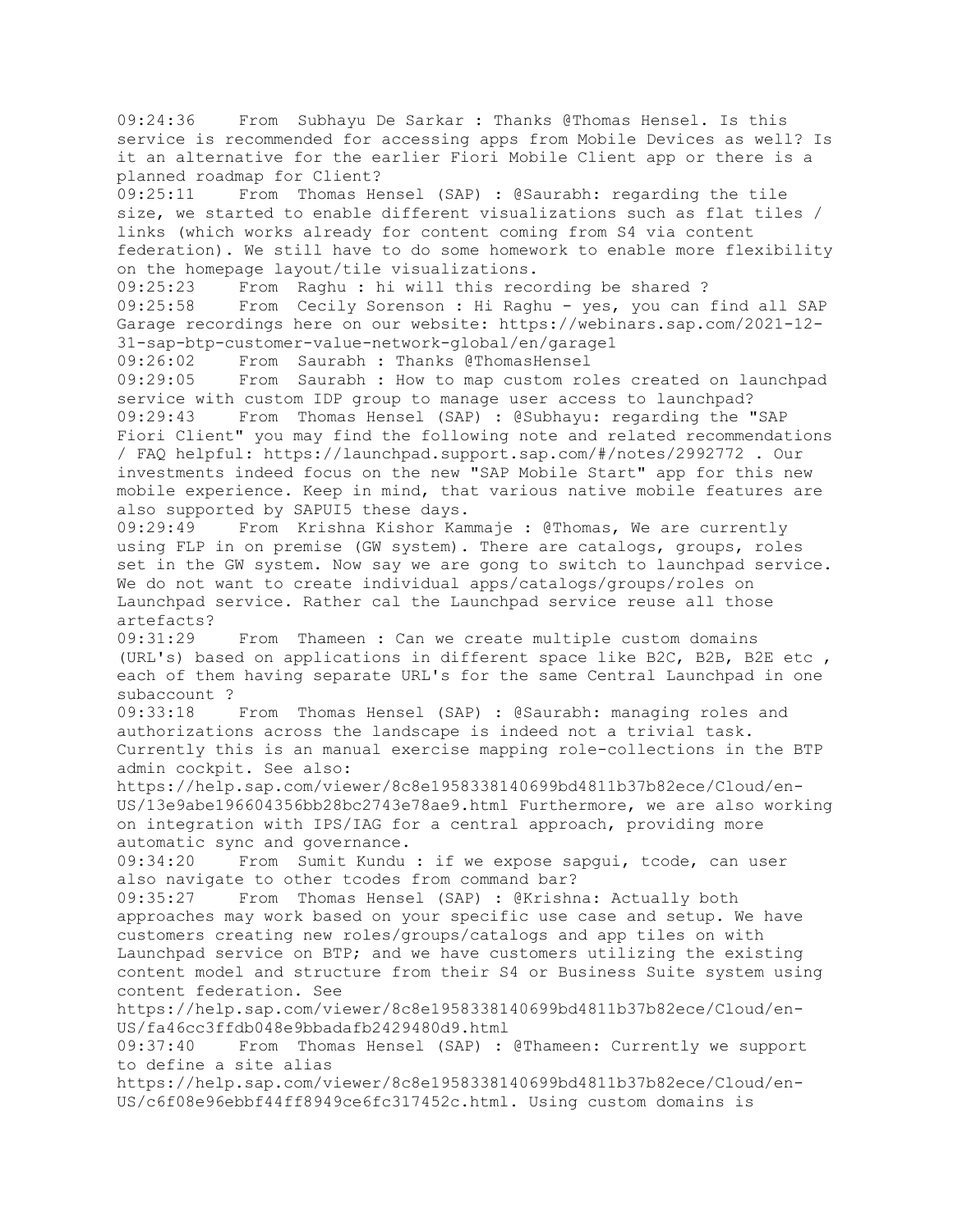supported for custom apps (on BTP CF): https://help.sap.com/viewer/8c8e1958338140699bd4811b37b82ece/Cloud/en-US/4227d14bef984e039c8cc782a7da74f8.html. We have a dedicated item on the Launchpad Road Map for supporting custom domains more broadly by end of the year, to enable scenarios as you described. 09:39:32 From Thomas Hensel (SAP) : @Sumit: Using content federation you can expose also classic transactions / SAP GUI apps to the Launchpad service; support for TCodes is not implemented for the Launchpad service on the cloud yet 09:40:52 From Krishna Kishor Kammaje : @Thomas, thanks. Content federation looks great. 09:41:08 From Raghu : what are the typical precautions and steps we need to put in place from a security perspective, if we are exposing the FIORI apps to Corgn External users? 09:42:07 From Sumit Kundu : @Thomas, actually cross-tcode navigation is not secure. 09:42:36 From Sumit Kundu : i like that 09:42:54 From Thameen : @Thomas - the link giving an error , can you please send the correct one 09:43:07 From Saurabh : Is there an REST API available to fetch all logs generated on SAP Launchpad service? Is it possible to show a scenario to access User API Service in cloud foundry UI5 application? 09:43:50 From Thomas Hensel (SAP) : @Raghu: Launchpad service (@BTP) can be set up in two ways: (1) for internal direct access inside corporate network or (2) external tunneld access from internet via cloud connector. For the tunneled access the platform uses secure connectivity service to establish the connection to SAP backend. You can find a nice overview in the following blog post by Arne Stich: https://blogs.sap.com/2021/03/26/sap-launchpad-service-understandingdirect-and-tunneled-access/ 09:47:04 From Thomas Hensel (SAP) : @Saurabh: I have not seen an API for retrieving the Launchpad logs, but that's indeed a fair request. I'll take and discuss this request with our developers. 09:47:41 From Thomas Hensel (SAP) : @Thameen: I checked the links again and for me they work properly. 09:47:48 From Prasanna : how long will SAP support Neo platform webide fullstakack . do we need to plan for migration to Business application studio 09:52:56 From Prasanna : thankyou. 09:53:03 From Thomas Hensel (SAP) : @Prasanna: I am not aware of any specific end-of-support timelines for BTP Neo environment. Of course main investments go into BTP Cloud Foundry, hence there is a pull effect for new customers or implementations to start projects on CF directly. In any case, you may find the migration information helpful: https://help.sap.com/viewer/b017fc4f944e4eb5b31501b3d1b6a1f0/Cloud/en-US/aae4e0ae1cdf434b908c3c8cf3ea942a.html 09:53:29 From Gaurav Karkara : Thank you Thomas for detailed answers. 09:53:36 From Gaurav Karkara : Thanks Team for this session 09:53:43 From Vikas Kumar : Please provide link of today's session and discovery center? 09:54:08 From Sumit Kundu : thank u , wonderful session 09:54:10 From Thomas Hensel (SAP) : You're welcome, our pleasure. Thanks the the great questions and discussion.